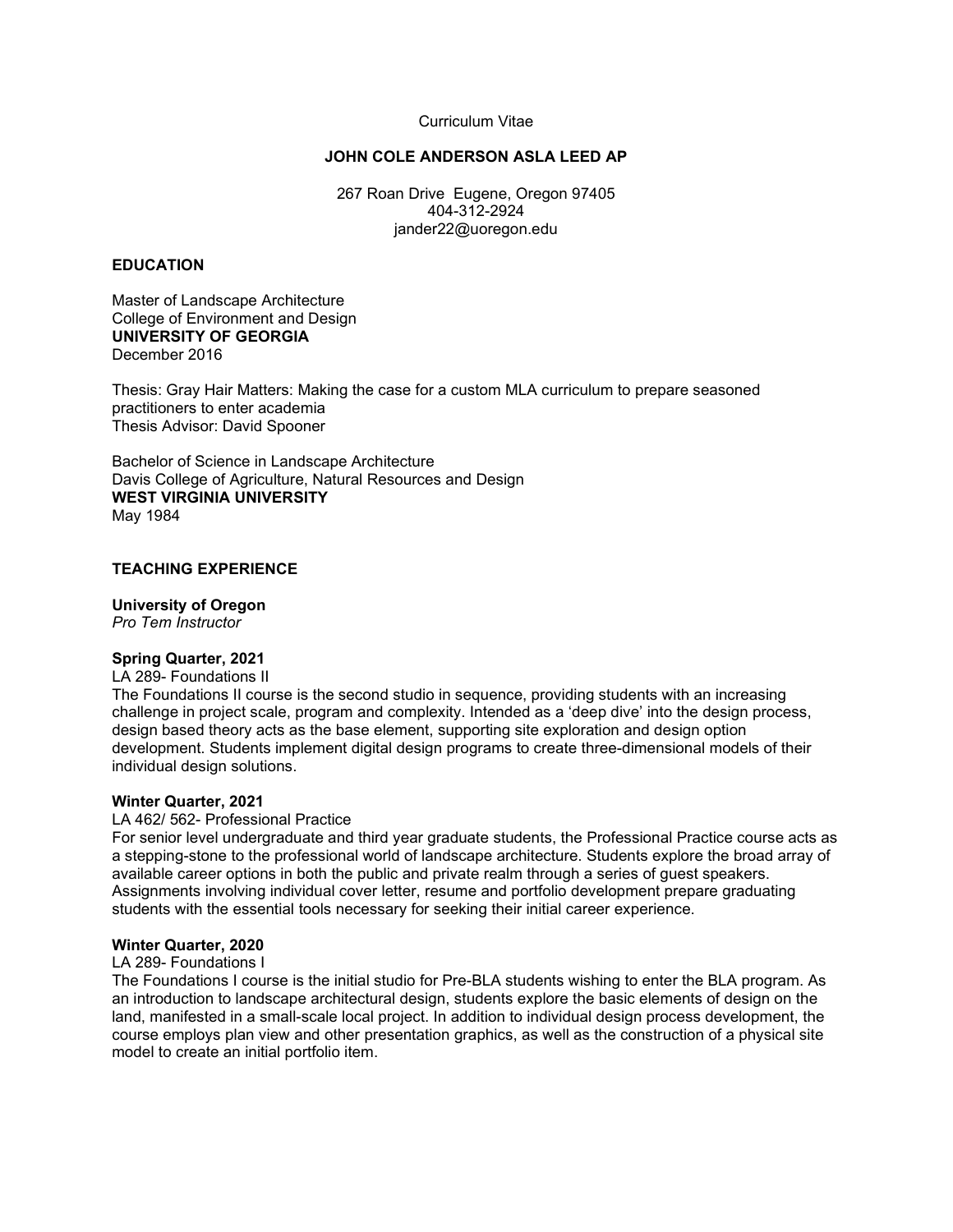# **University of Georgia**

*Instructor*

# **Spring Semester, 2019**

## LAND 6040- Community and Place

A graduate level studio emphasizing the relationships between landscape architecture, architecture and urban design. The course includes consideration of architectural facades, hardscapes and plant material to create three-dimensional exterior spaces of varying scale, with an emphasis on the use of appropriate surfaces and materials for sustainability and longevity in urban and campus contexts.

# LAND 4900- Undergraduate Capstone Studio

The Capstone course is the signature studio of the undergraduate BLA program. Where we bring together all previous knowledge acquired and put it to use in creating a significant portfolio worthy project. One that will assist every student in his or her future endeavors. This one project will summarize the undergraduate program experience.

# **Fall Semester, 2018**

# LAND 4380- Implementation Documents

An undergraduate studio and lecture based on turning a conceptual design sketch plan into a set of construction documents suitable for implementation. Emphasizing the various and interconnected aspects of a site design implementation package; including hardscape materials identification and detailing, layout, grading and planting design. All plan documents are developed in AutoCAD, providing additional development of cad based skills. In addition, students utilize the Masterspec specification software to produce a project manual, completing their individual document package as a portfolio item. In 2018, the course project focuses on the renovation of a mid-century modern era plaza, which allows additional dialog on 'the masters of modernism' and their signature works.

# **Spring Semester, 2018**

## LAND 6040- Community and Place

A graduate level studio emphasizing the relationships between landscape architecture, architecture and urban design. Class projects include urban design opportunities in the downtown area of Athens, working with municipal planners and community stakeholders to reimagine an under developed neighborhood with significant historic and cultural context. In addition, a campus master plan for Fort Valley State University was developed as a public service project through the University System of Georgia. The course includes consideration of architectural facades, hardscapes and plant material to create three-dimensional exterior spaces of varying scale, with an emphasis on the use of appropriate surfaces and materials for sustainability and longevity in urban and campus contexts.

## **Fall Semester, 2017**

# LAND 4380- Implementation Documents

An undergraduate studio and lecture based on turning a conceptual design sketch plan into a set of construction documents suitable for implementation. Emphasizing the various and interconnected aspects of a site design implementation package; including hardscape materials identification and detailing, layout, grading and planting design. All plan documents are developed in AutoCAD, providing additional development of cad based skills. In addition, students utilize the Masterspec specification software to produce a project manual, completing their individual document package as a portfolio item.

# **Graduate Assistant**

My MLA curriculum and thesis emphasized pedagogical knowledge and training as preparation for a next career in higher education. As a graduate student, I acted as a teaching assistant or instructor shadow in the following courses:

American Garden Design (studio) Design and the Environment (lecture)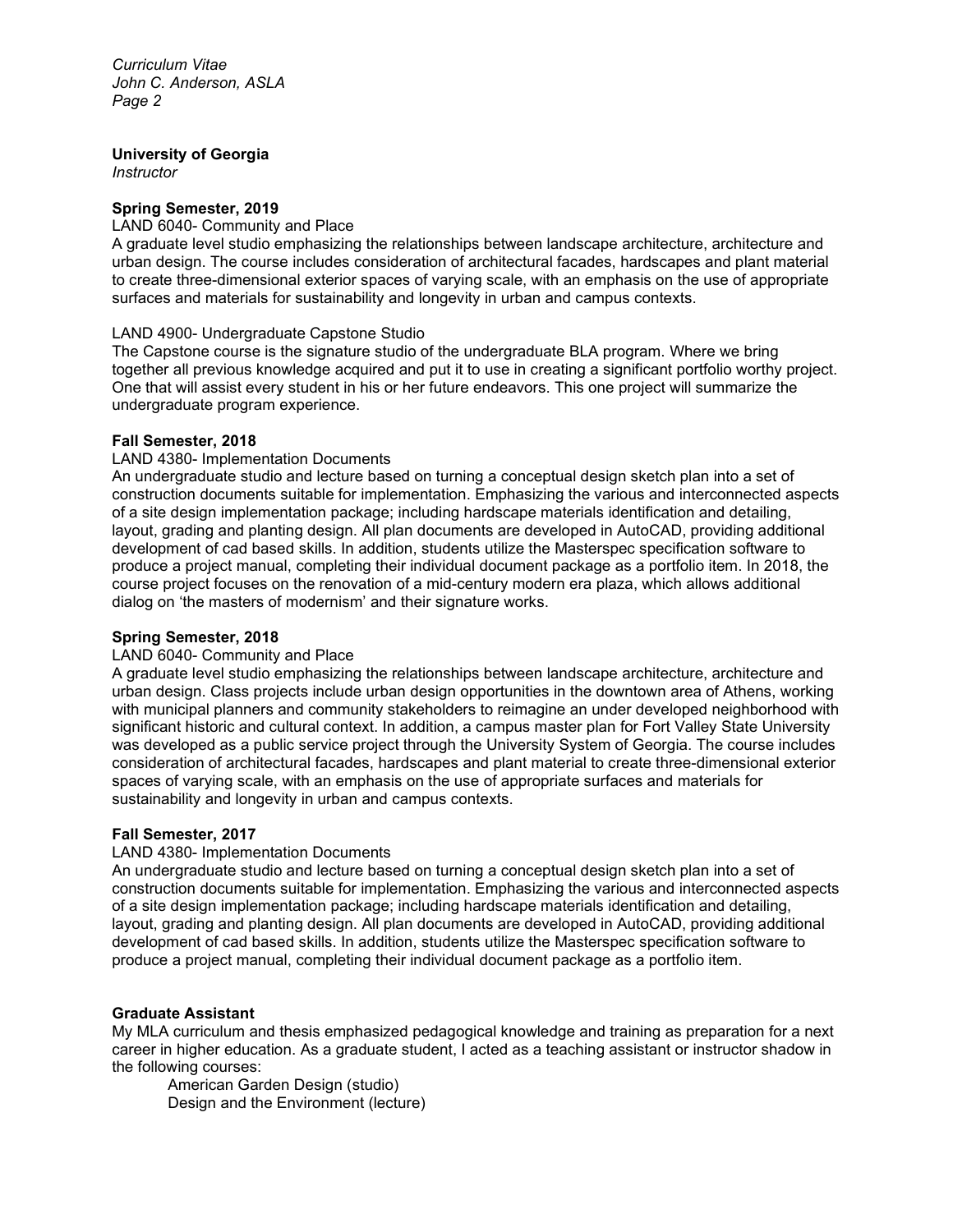> Graduate level Landscape Studio 1 (studio) Graduate level Site Applications (studio)

Interactions with and feedback from students in these classes have been instrumental in the development of my individual pedagogy. Specifics of these interactions and subsequent lessons learned are documented in my thesis.

In addition, I taught Section One- Project and Construction Management of the Landscape Architecture Registration Exam (LARE) review course offered by the University of Georgia for seven years.

# **TEACHING PHILOSOPHY**

Given my background of thirty years as a designer, firm principal and staff mentor, I base my unique pedagogical focus on the integration of professional career experience into teaching and learning opportunities. The practitioner/ educator offers a potentially unique skill set to complement other faculty expertise, providing the opportunity for a more well-rounded educational experience. In my teaching to date, students have responded positively to this methodology of real world situation integration.

*Stimulating teaching equals stimulating student learning and cognition. Subsequently, stimulating student design portfolios equal stimulating job offers. The primary objective at this point in my career is helping educate the next generation of landscape architects. To achieve this goal, I utilize the theories of tacit and explicit knowledge transfer in order to best leverage my career experience and pedagogical training to promote critical thinking and foster student success within an experientially based active learning process.*

# **RESEARCH INTERESTS**

I am currently exploring several areas of research. I feel that each of these are relevant topics and of interest to the landscape architecture research community. Each has become an integral component within my teaching philosophy and plays a role in the courses I teach.

The university campus as a functioning system as well as a potential outdoor learning laboratory. My extensive background in campus planning and design makes this a natural fit. Within my teaching experiences as a graduate student, I implemented the surrounding UGA campus in lessons whenever possible.

Preservation and adaptation of mid-century modern buildings and landscapes, particularly within a campus setting. Nearly every educational campus has facilities from this era, and each are facing critical decisions on preservation/ rehabilitation or demolition. I would argue that with proper preservation and adaptation, these facilities have value and should be considered just as historic as buildings with columns and cornices. I have initiated participation in multi- disciplinary efforts to preserve and rehabilitate mid-century buildings and sites in the Atlanta area.

Continuing my thesis work, course development in landscape architecture education, emphasizing industry expertise to complement current curriculum offerings.

I am also interested in participating in any current research efforts by others that may benefit from my particular expertise.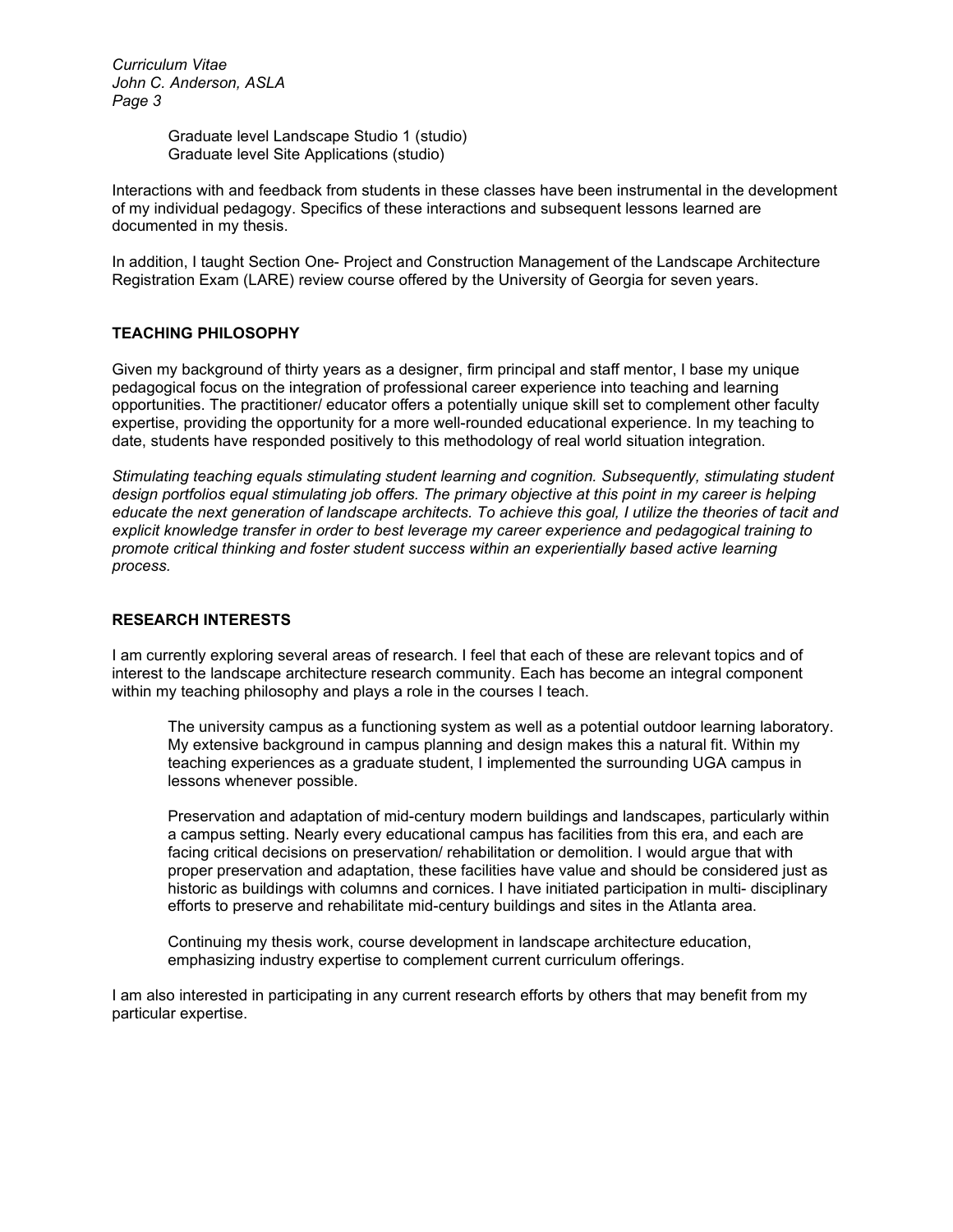# **PROFESSIONAL EXPERIENCE**

THE SATRE GROUP Landscape Architect Eugene, Oregon June 2019- Present

Senior staff member focusing on design leadership, project management, staff mentorship and firm-wide business development throughout Eugene and central Oregon.

Active in the following design industry markets:

*Higher education/ campus planning Entitlements and permit procurement Multi-family/ single family development Commercial development Medical facilities K-12 educational Civic/ streetscapes Religious facilities Office/ Business environments*

ANDERSON DESIGN INC. Principal, President Lawrenceville, Georgia 2001- 2019

Anderson Design, Inc. provides creative and comprehensive landscape architectural design services to a clientele that includes municipalities, real estate developers, institutional and public and private entities. Anderson Design operates under a philosophy emphasizing collaborative partnerships with our clients, allied design professionals and construction trades, all of whom contribute to a successful project completion.

Active in the following design industry markets:

*Higher education/ campus planning K-12 educational Civic/ streetscapes Religious facilities Office/ Business environments Medical facilities Recreational facilities*

Since 2001, Anderson Design, Inc. has operated as a sole member firm. On a daily basis, I am responsible for every aspect of every project in the office, from inception through design development, document production and construction administration. In addition, I provide all operational duties from business development to client interaction and financial responsibility. At any given time, the office may have from ten to twenty active commissions in the works.

HGOR- Associate Atlanta, Georgia 1999- 2001 Senior staff member heading the campus-planning studio, providing project management, design leadership and staff mentorship. Educational projects ranged from campus wide master planning to intimate space development.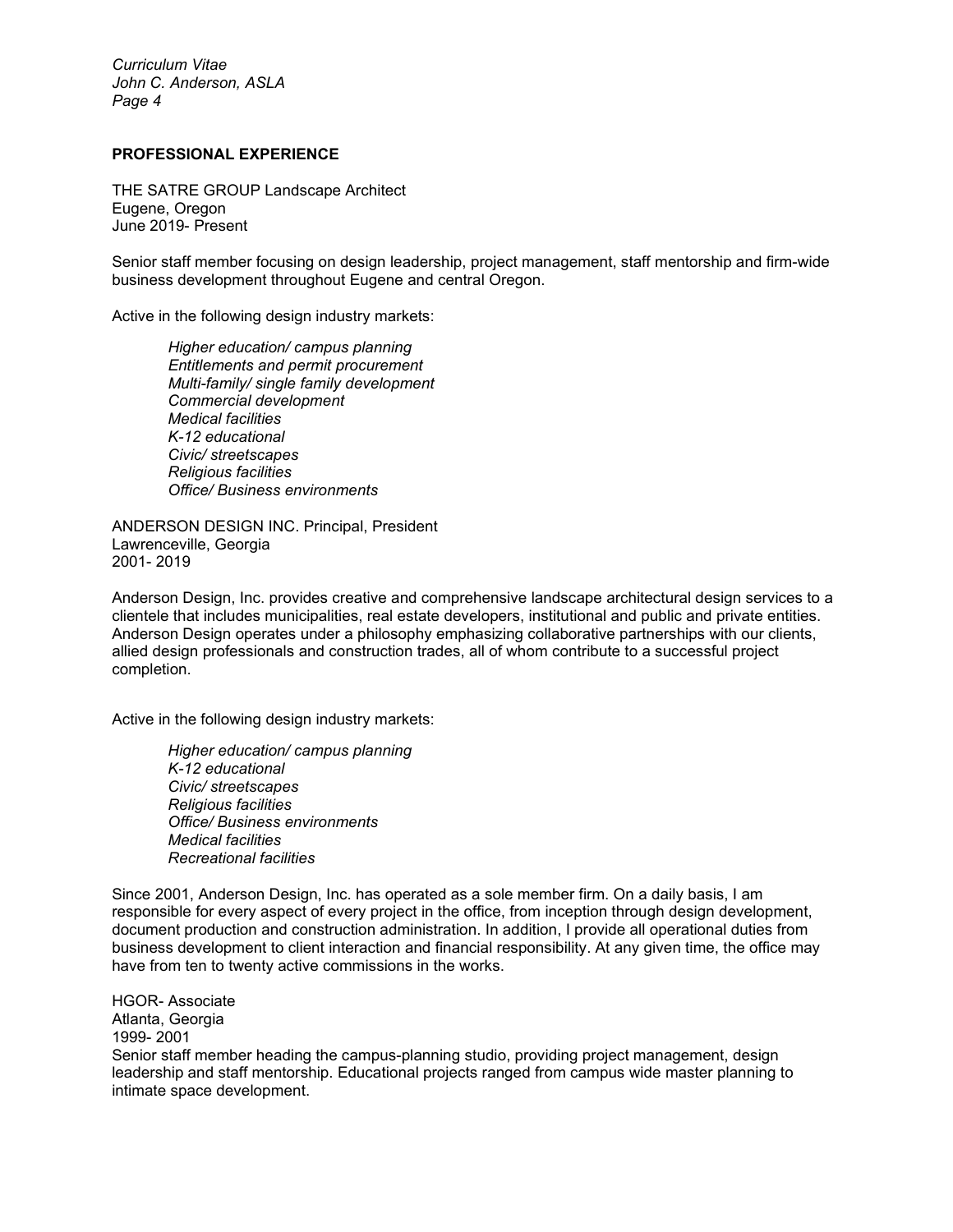EDAW- Associate Atlanta, Georgia 1997-1999 Senior staff member providing project management, design leadership and staff mentorship for complex multi- disciplinary projects throughout the United States.

REECE HOOPES AND FINCHER- Senior Associate Atlanta, Georgia 1986- 1997 Senior staff member providing project management, design leadership and staff mentorship within a real estate development oriented land planning firm. Business development/ marketing coordinator.

NORTHSIDE ENVIRONMENTAL SERVICES Alpharetta, Georgia 1985-1986 Landscape designer within a design- build firm emphasizing large-scale commercial projects. Lead estimator for construction division.

HALLS LANDSCAPE NURSERY Hilton Head Island, South Carolina 1984-1985 Initial position out of college, providing landscape design services within a design- build firm emphasizing resort and high end residential clientele.

# **PROFESSIONAL LICENSURE/ QUALIFICATIONS**

Landscape Architect- State of Oregon- License # 1023 State of Georgia- License # 791 Previous registrations (lapsed) South Carolina, Alabama, North Carolina, Mississippi

Council of Landscape Architecture Registration Boards (CLARB) Record # 39915

LEED Accredited Professional

Buffer mitigation training- Georgia Department of Transportation

Pre-qualified Design Professional- Georgia Department of Transportation

# **SELECTED BUILT WORKS**

#### *Higher Education*

Kennesaw State University- Performing Arts Complex Georgia Tech- Smith Hall Plaza/ North Avenue Streetscape University of North Georgia- Central Campus Landscape Master Plan

## *K-12 Educational*

Booker T Washington High School Historic Renovation Usher Elementary School Renovation Holy Spirit Preparatory School

# *Civic/ Streetscape*

Riverdale Civic Center- Riverdale, Georgia Wolf Creek Amphitheater- Atlanta, Georgia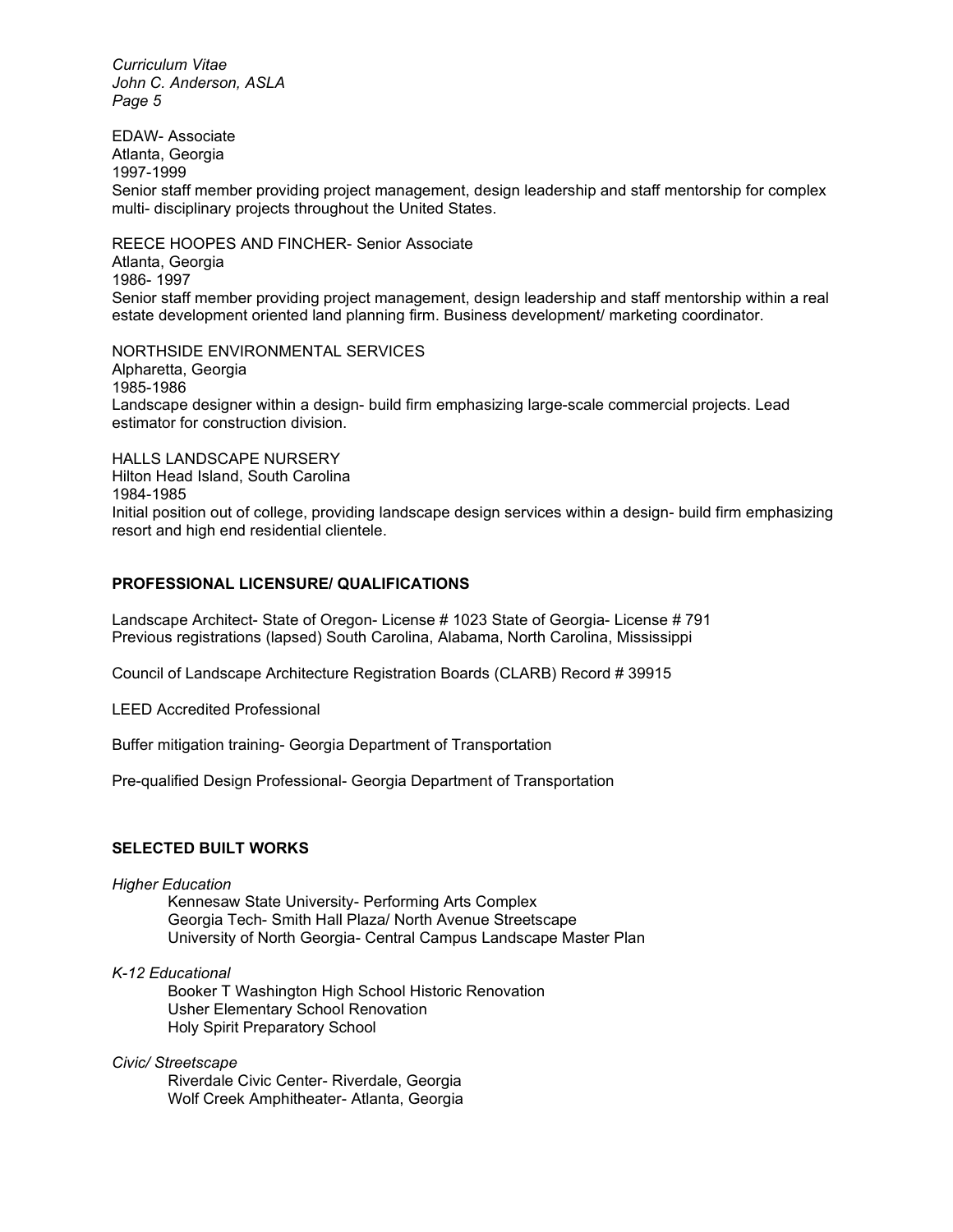## Main Street Renovation- Buford, Georgia

## *Religious Facilities*

Cathedral of Saint Phillip- Atlanta, Georgia Dunwoody United Methodist, Dunwoody, Georgia Mount Paran Church of God- Atlanta, Georgia

## *Office/ Business Environments*

Siemens Westinghouse- Orlando, Florida NCR Corporation- Peachtree City, Georgia Jefferson Business Center- Jefferson, Georgia

# *Medical Facilities*

Saint Mary's Regional Medical Center- Lavonia, Georgia Kennestone Hospital Cancer Center- Marietta, Georgia Eastside Physicians Center- Snellville, Georgia

## *Recreational Facilities*

Hampton Hall- Beaufort, South Carolina Oak Mountain Recreation Facility- Carrollton, Georgia Sweetwater Creek Greenway- Douglasville, Georgia

# **GUEST LECTURES/ CRITIQUES**

# **University of Oregon**

Faculty participant in studio design critiques at all levels of the landscape architecture curriculum

#### **University of Georgia**

- 2019 Seeking Sacred Spaces- the influence of landscape architects on the American university campus
- 2018 Professional Practice- Inherent risk and collaboration in design and construction
- 2017 Professional Practice- Inherent risk and collaboration in design and construction
- 2016 Design and the Environment- Career opportunities in landscape architecture

Professional Practice- Inherent risk and collaboration in design and construction

2015 GASLA Student Awards Jury

Construction Materials and Details- Hardscape materials, finishes and details

- 2014 Construction Documentation- Appropriate use of specifications in construction document development
- 2013 Construction Documentation- Appropriate use of specifications in construction document development

Student ASLA Awards juror

2012 First year studio- end of semester design critique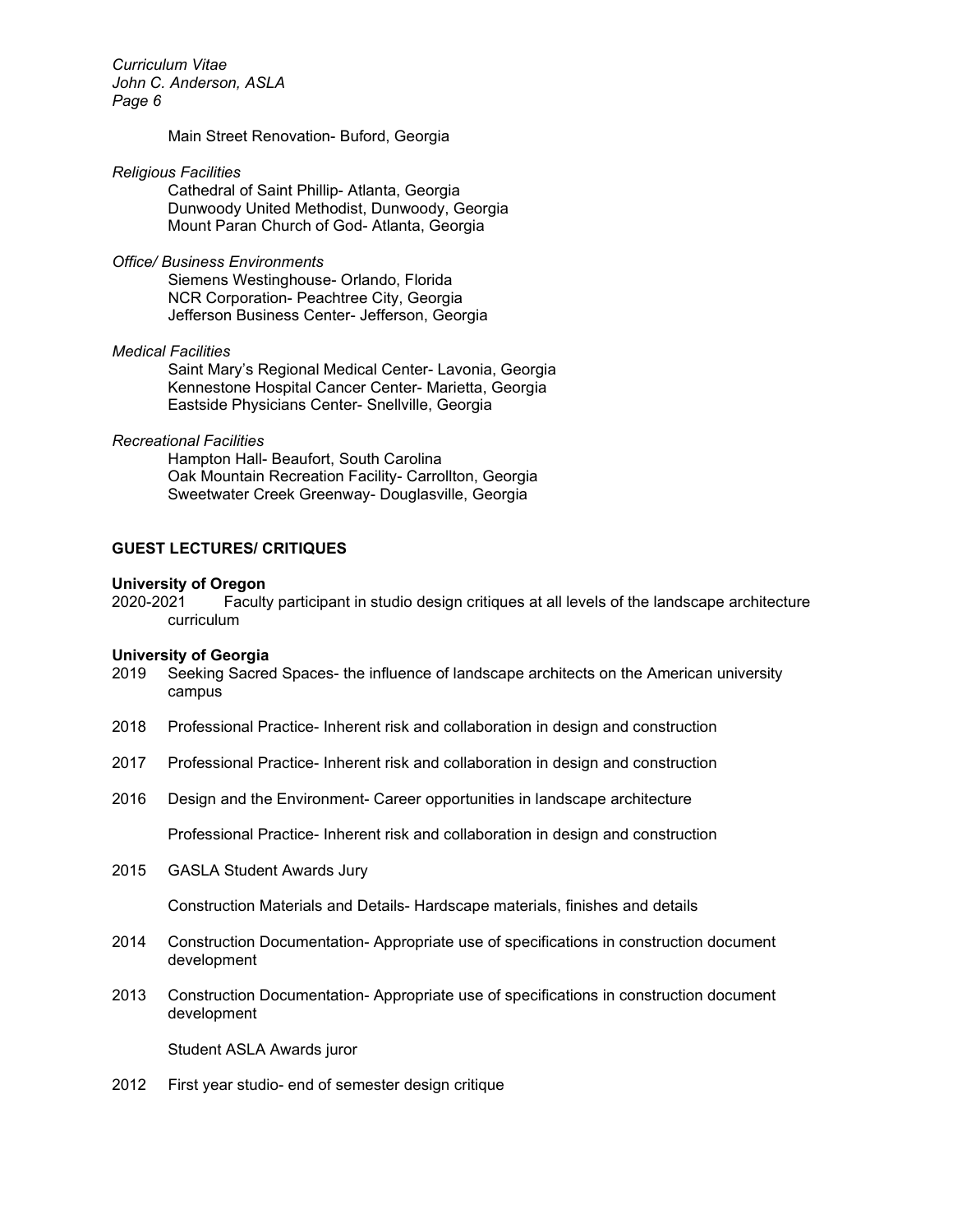Student ASLA Award juror

- 2010 Construction Documentation- Appropriate use of specifications in construction document development
- 2009 Construction Documentation- Appropriate use of specifications in construction document development

## **Clemson University**

2016*-*2017 Graduate and undergraduate level end of semester design critique

## **Auburn University**

2016 Foundation Skills- Studio critique

# **Georgia Institute of Technology**

2018 Lecture on collaboration among architects and landscape architects

2015 Professional Practice- Critique of architectural business plans

#### **West Virginia University**

- 2019 Professional Practice- Lecture on risk and collaboration in design
- 2003 Third year studio- Provided a professional project for studio development. Provided critiques of individual student solutions

## **University of North Georgia**

2014 Entrepreneurship and running a small business

#### **Anderson Design, Inc.**

2011 Association of South Carolina Energy Managers- Landscape Water Strategies

2010 Georgia Association of Physical Plant Administrators- Campus housing renovation at Georgia Tech as a LEED project- Utility/ landscape coordination

2009 Georgia Association of Physical Plant Administrators- Kennesaw State University Social Sciences Building project as a LEED project- water efficient landscapes

## **PROFESSIONAL LEADERSHIP AND AFFILIATIONS**

Chair-- American Society of Landscape Architects Professional Practice Networks- Education and Practice- 2017-2019

President- Georgia Chapter of the American Society of Landscape Architects- 2000

Georgia Chapter Executive Council- 1999- 2001

Planning Committee- ASLA Annual Meeting- Atlanta 1998

Member- American Society of Landscape Architects

Member- Society of College and University Planners

Member- DOCOMOMO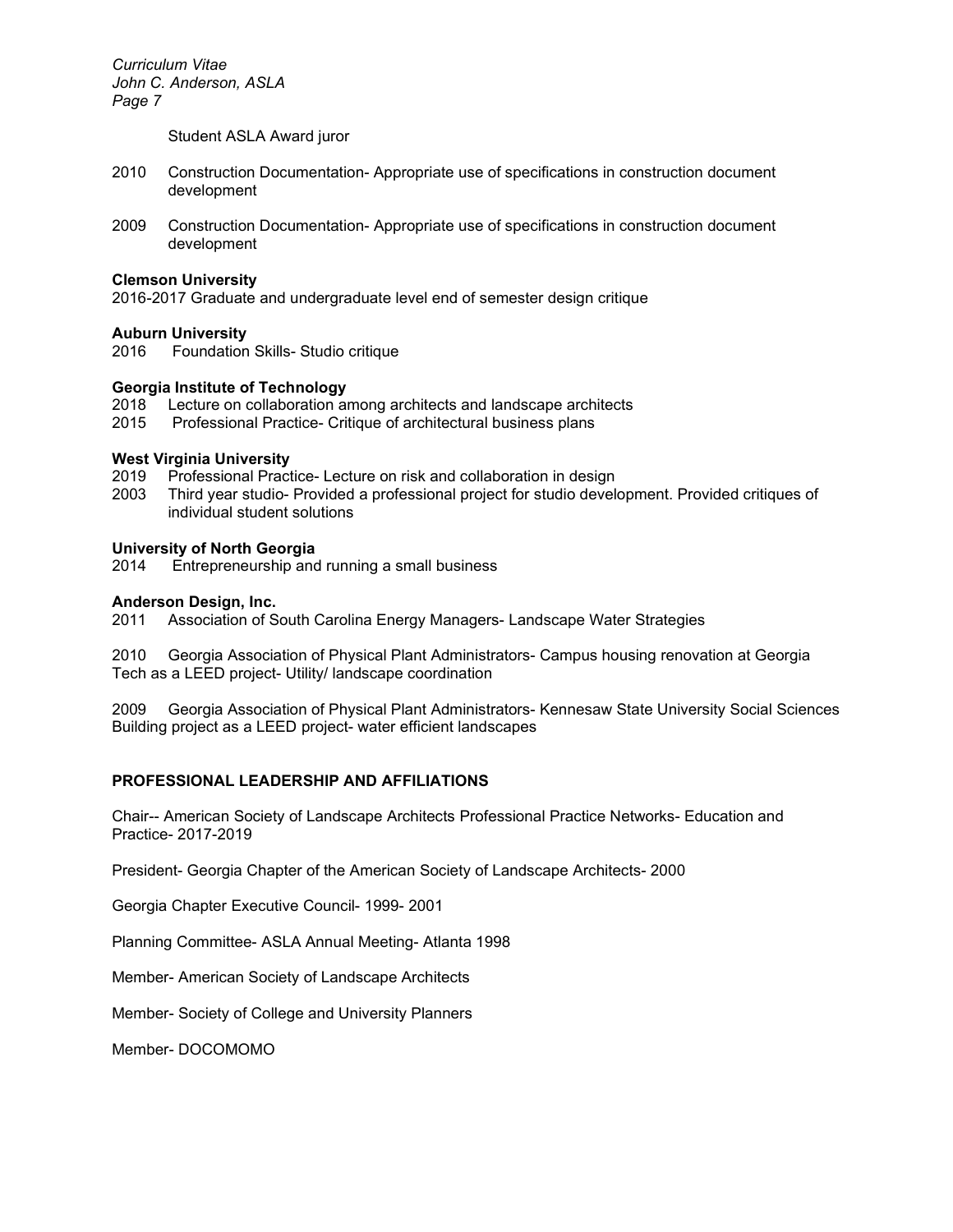# **AWARDS**

- Booker T. Washington High School Historic Renovation- Atlanta, Georgia Georgia Chapter of the American Society of Landscape Architects
- Riverdale Civic Center- Riverdale, Georgia (with Sizemore Group Architects) Georgia Chapter AIA- master planning, design
- Little Mill Road Streetscape- Buford, Georgia (with Keck & Wood Engineers) ACEC Georgia Engineering Excellence Award

North Broad Street Streetscape- Winder, Georgia (with Keck & Wood Engineers)

ASCE Small Project of the Year ACEC National Recognition ENR Magazine Southeast Best Small Project

The Center for Puppetry Arts- Best Small Project- ENR Magazine (with Clark Patterson Lee)

# **CONFERENCES**

Council of Educators in Landscape Architecture- UC Davis- Presenter Council of Educators in Landscape Architecture- Virginia Tech- Presenter Council of Educators in Landscape Architecture- Utah State Society of College and University Planners- Session convener - Tampa Society of College and University Planners- Session convener - Charleston, SC Society of College and University Planners- Denver ASLA Annual Meeting- San Diego ASLA Annual Meeting- Philadelphia ASLA Annual Meeting- Los Angeles Georgia Association of Physical Plant Administrators Annual Meeting- Presenter

# **PUBLISHING**

Landscape Architect and Specifier News- June 2018 Featured project- Back Campus Drive Renovation, University of West Georgia

Landscape Architecture Magazine – June 2008 Featured practitioner in an article on operating a design firm as a sole practitioner.

# **WRITING**

A History & Landscape Management Case Study- The UGA Science Center As part of a team class project, I produced an extensive report on the UGA Science Center Complex, based on criteria within the National Park Service's Guide to Cultural Landscapes.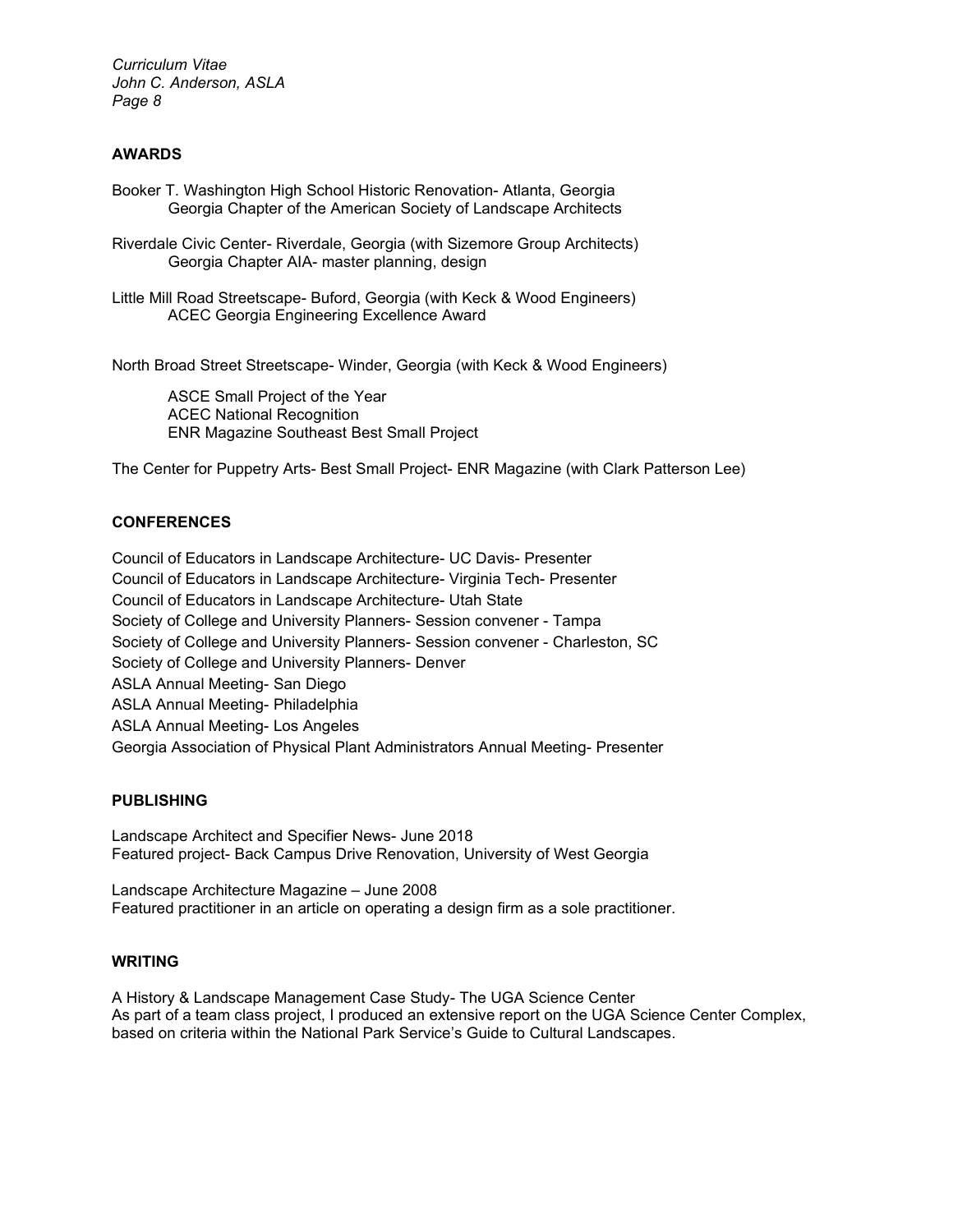# **STUDENT COMMENTS**

*…the most organized professor I have had here at the CED. You can tell in his teaching that he is passionate about his work and cares for his students.*

*…very well prepared and extremely knowledgeable in the material he is teaching.*

*…he genuinely enjoys teaching, and those traits definitely shine in class time.*

*…his attitude encourages high work quality.*

*…one of the best professors I have had at the CED.*

*…did a great job with answering questions about the field with very relevant and useful information.*

*Mr. Anderson was a terrific teacher and I would take another class taught by him over any other teacher if I had the opportunity.*

*He explained things thoroughly and you could really see his love for his job in his teaching.*

*I thought the course was well planned and executed by the professor as far as materials and assignments and tests.*

*I thought the guest speakers were great.*

*The professor was effective at conveying the material and he was knowledgeable about the course. His experience in the job field helps the presentation of lecture materials.*

*Really enjoyed the instructor's teaching and ability to implement many guest lectures and hands on learning assignments.*

*Great teacher. Interesting lectures and completely open to help us understand concepts. Very open to discussing specifics, enjoyed this class.*